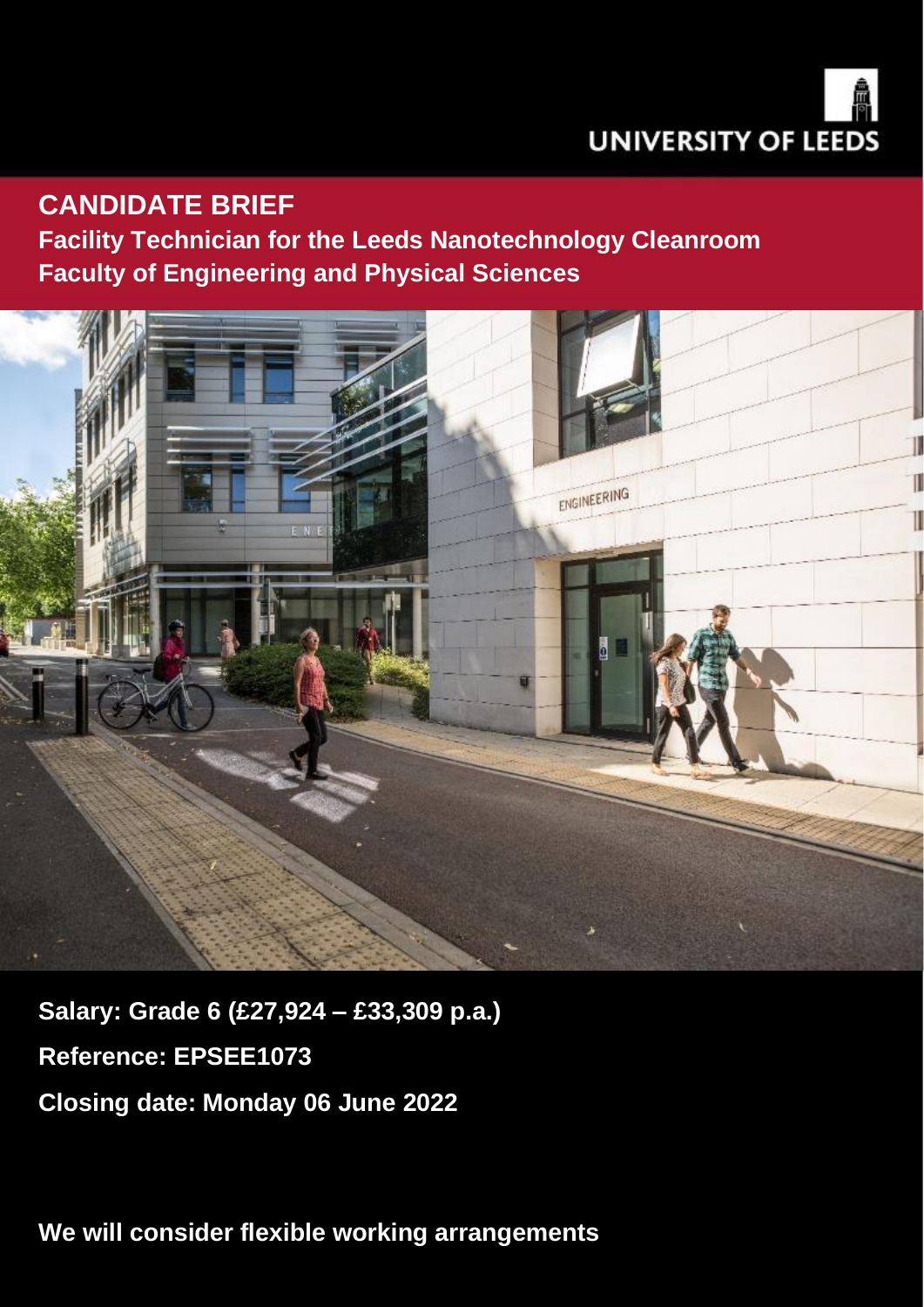# **Facility Technician for the Leeds Nanotechnology Cleanroom, Bragg Centre for Materials Science, School of Electronic and Electrical Engineering.**

**Do you have experience of working in a research laboratory environment? Do you want to further your career in one of the UK's largest University Cleanrooms?**

The Leeds Nanotechnology Cleanroom and associated Molecular Beam Epitaxy (MBE) facility, together compromise a suite of highly specialised instrumentation for micro- and nanofabrication.

You will have a BTEC level 5 or HNC or apprenticeship in a mechanical engineering discipline, or equivalent practical work experience, with extensive practical experience in general engineering and machining skills and a positive, enthusiastic approach to using your expertise to support research in the Institute

### **What does the role entail?**

As a Facility Technician your main duties will include:

- Acting as a point of expertise on the use of cleanroom equipment, you will advise staff, students and visitors on the use of apparatus. This will include providing inductions and training sessions on specific items of equipment which involves informal one to one training and demonstrations;
- Designing and manufacturing components and modifications for equipment used in the Leeds Nanotechnology Cleanroom and Molecular Beam Epitaxy, facility;
- General laboratory stock control: including maintaining records of consumable equipment inventories, regular deployment of stock within the laboratories, the timely purchasing of replacement stock and assisting academic supervisors in the purchase and delivery of new equipment;
- General laboratory maintenance: including suit laundering and storage, routine laboratory cleaning, general inspections and preventative maintenance of pumps/ chillers/ water supplies etc;

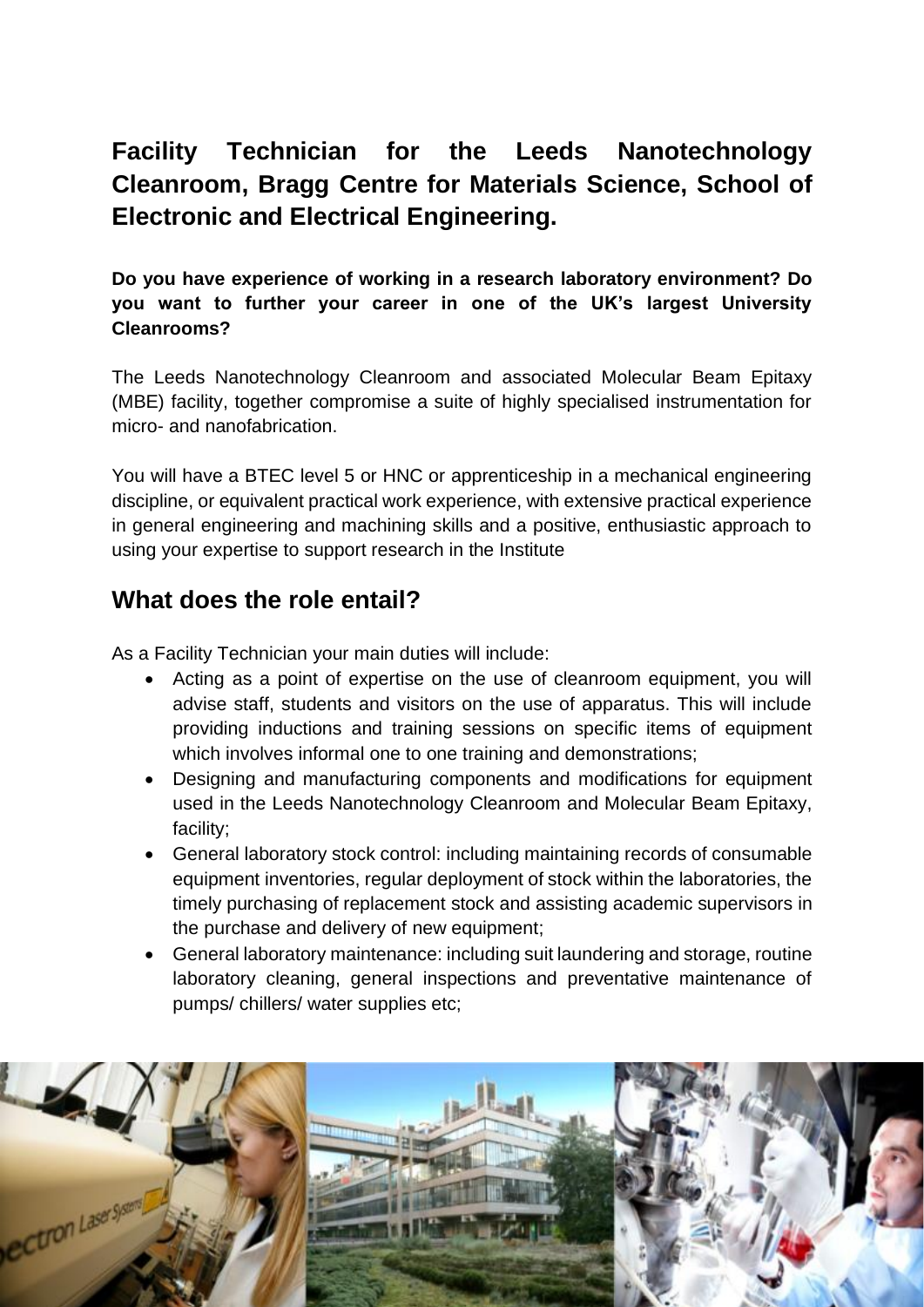- Responsibility for the purchase and safe installation/ removal of specialist gas cylinders that support the cleanroom, in addition to decanting and transporting liquid nitrogen in specialised vessels;
- Ensuring the laboratory is operating in accordance with health and safety procedures, risk and COSHH assessments and local rules and regulations;
- Organising the storage and disposal of all hazardous waste, including liquid chemicals, solid waste and hazardous waste, according to the cleanroom waste disposal policy;
- Proactively approaching academic staff to determine their requirements, adapting service delivery as appropriate;
- Ensuring all equipment is operational and serviced as required;
- Liaising with Estates for the maintenance of the mechanical, electrical and ventilation plant required to run the facility;
- Liaising with external and University of Leeds agencies, equipment and suppliers and repairers for the facility;
- Managing the online cleanroom instrumentation booking system;
- Playing a proactive role in the technicians' network, for example to share best practice and service improvement ideas.

These duties provide a framework for the role and should not be regarded as a definitive list. Other reasonable duties may be required consistent with the grade of the post.

# **What will you bring to the role?**

As a Facility Technician you will have:

- Education: a BTEC level 5 or HNC in an Engineering discipline or equivalent relevant proven experience;
- Comprehensive precision engineering skills using a range of conventional machine tools;
- Knowledge and proven experience in working safely with pressurised gases and vacuum components;
- Proven ability to design and construct prototypes in a variety of materials, using standard CAD software such as Autocad, Solidworks or Fusion360;
- The ability to work proactively, independently, and effectively as part of a wider technical team;

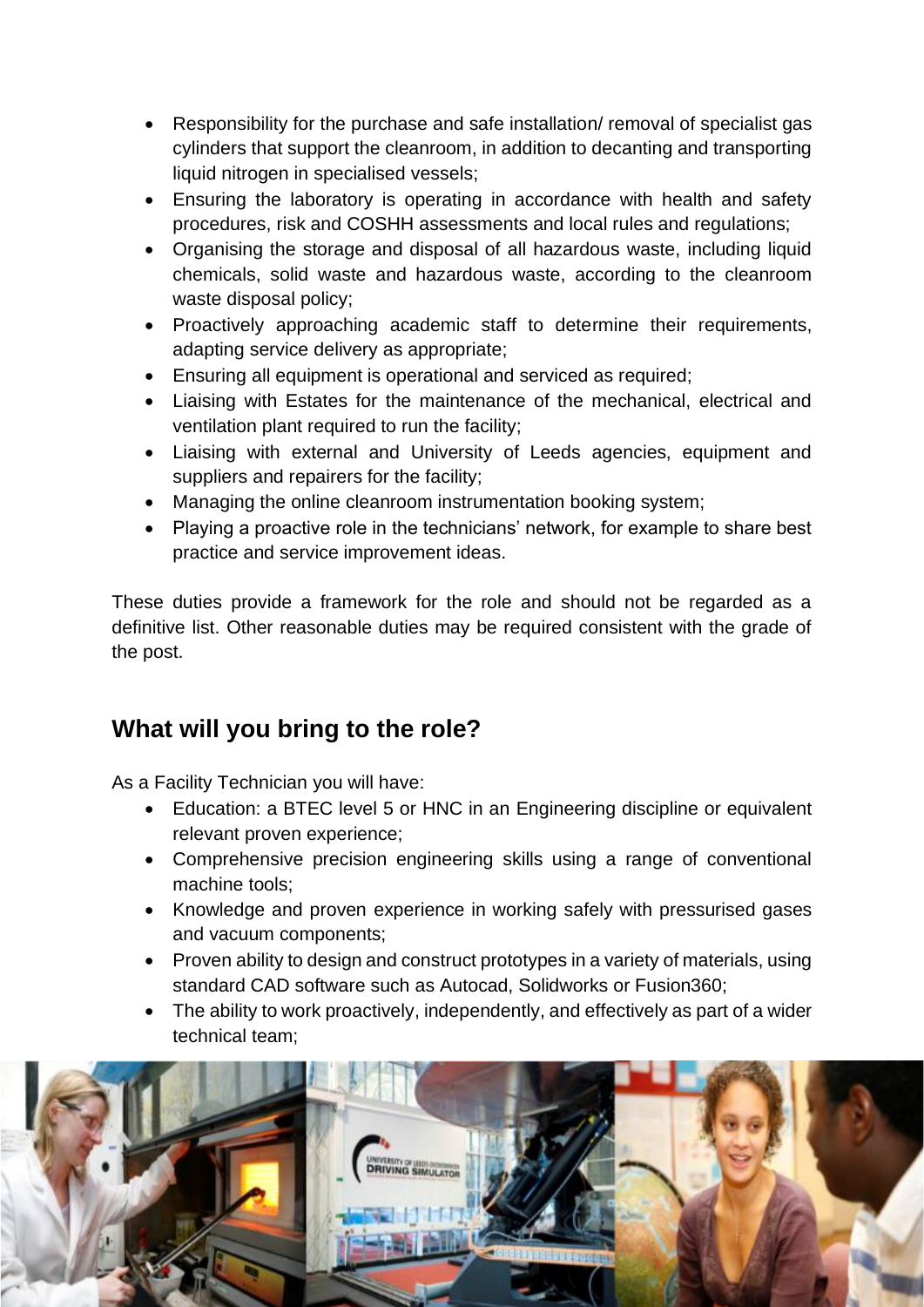- Developed organisational skills with the proven ability to prioritise work and deliver against demanding deadlines;
- Experience of developing experimental methods, standard operating procedures, risk and COSHH assessments;
- Good IT skills, including MS Office and the proven ability to learn new IT systems, software and hardware;
- Excellent interpersonal and communication skills, with the proven ability to liaise effectively with staff and students at all levels;
- Evidence of a proactive approach to career-specific personal development.

You may also have:

- City & Guilds (or equivalent) in PA Testing;
- Be a Registered Scientist or willing to work towards becoming accredited.

### **How to apply**

You can apply for this role online; more guidance can be found on our [How to Apply](https://jobs.leeds.ac.uk/display.aspx?id=1253&pid=0) information page. Applications should be submitted by **23.59** (UK time) on the advertised [closing date.](http://jobs.leeds.ac.uk/EPSEE1073/)

## **Contact information**

To explore the post further or for any queries you may have, please contact:

### **Peter Thompson, Technical Officer**

Tel: +44 (0) 113 343 2471 Email: [P.R.Thompson@leeds.ac.uk](mailto:P.R.Thompson@leeds.ac.uk)

### **Additional information**

### **Faculty and School Information**

Further information is available on the research and teaching activities of the [Faculty](https://eps.leeds.ac.uk/)  [of Engineering & Physical Sciences,](https://eps.leeds.ac.uk/) and the [School of Electronic and Electrical](https://eps.leeds.ac.uk/electronic-engineering)  [Engineering.](https://eps.leeds.ac.uk/electronic-engineering) 

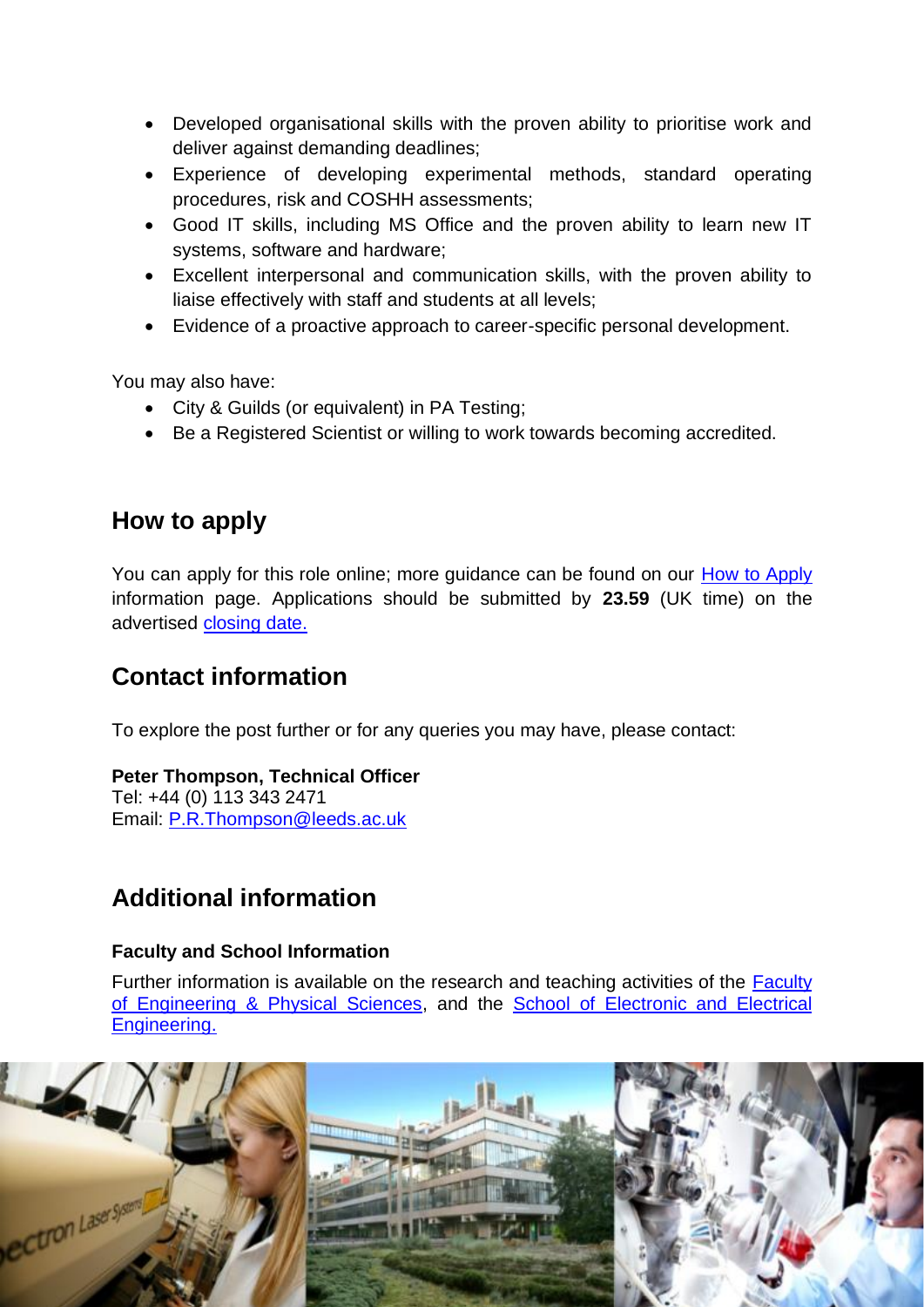### **A diverse workforce**

As an international research-intensive university, we welcome students and staff from all walks of life and from across the world. We foster an inclusive environment where all can flourish and prosper, and we are proud of our strong commitment to student education. Within the Faculty of Engineering and Physical Sciences we are dedicated to diversifying our community and we welcome the unique contributions that individuals can bring, and particularly encourage applications from, but not limited to Black, Asian and ethnically diverse people; people who identify as LGBT+; and people with disabilities. Candidates will always be selected based on merit and ability.

The Faculty of Engineering and Physical Sciences are proud to have been awarded the Athena SWAN [Silver](https://eps.leeds.ac.uk/faculty-engineering-physical-sciences/doc/equality-inclusion-1) Award from the Equality Challenge Unit, the national body that promotes equality in the higher education sector. Our equality [and inclusion](http://www.leeds.ac.uk/info/114000/jobs/122/equality_and_inclusion)  [webpage](http://www.leeds.ac.uk/info/114000/jobs/122/equality_and_inclusion) provides more information.

#### **Working at Leeds**

Find out more about the benefits of working at the University and what it is like to live and work in the Leeds area on our [Working at Leeds](https://jobs.leeds.ac.uk/display.aspx?id=1697&pid=0) information page.

#### **Candidates with disabilities**

Information for candidates with disabilities, impairments or health conditions, including requesting alternative formats, can be found on our [Accessibility](https://jobs.leeds.ac.uk/display.aspx?id=1253&pid=0) information page or by getting in touch with us at [disclosure@leeds.ac.uk.](mailto:disclosure@leeds.ac.uk)

**Please note:** If you are not a British or Irish citizen, from 1 January 2021 you will require permission to work in the UK. This will normally be in the form of a visa but, if you are an EEA/Swiss citizen and resident in the UK before 31 December 2020, this may be your passport or status under the EU Settlement Scheme.

### **Criminal record information**

### **Rehabilitation of Offenders Act 1974**

A criminal record check is not required for this position. However, all applicants will be required to declare if they have any 'unspent' criminal offences, including those pending.